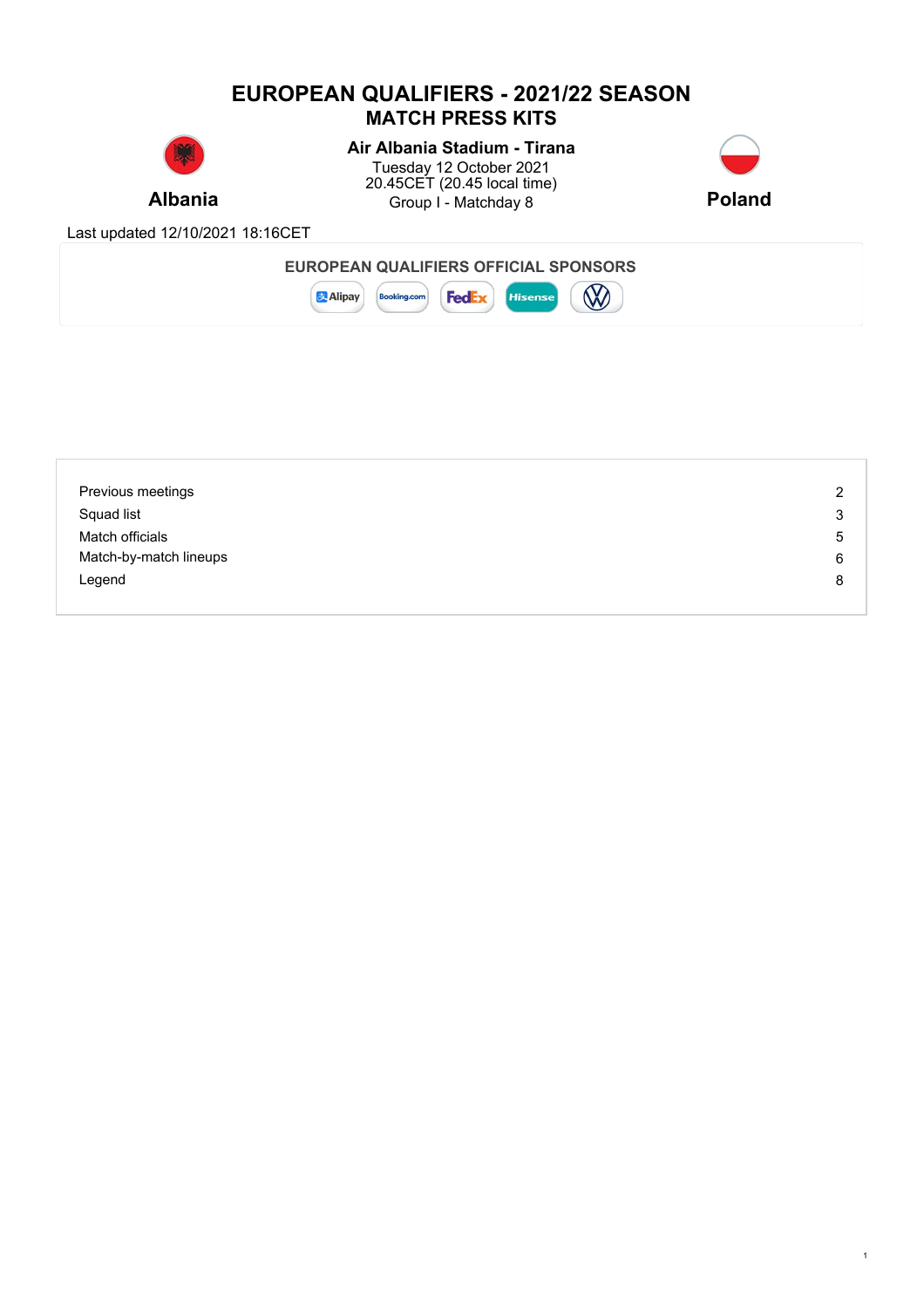# **Previous meetings**

# **Head to Head**

### **FIFA World Cup**

| <b>Date</b> | <b>Stage</b><br>reached | <b>Match</b>                        | <b>Result</b> | <b>Venue</b> | <b>Goalscorers</b>                                                          |
|-------------|-------------------------|-------------------------------------|---------------|--------------|-----------------------------------------------------------------------------|
|             |                         | 02/09/2021 QR (GS) Poland - Albania | 4-1           | Warsaw       | Lewandowski 12,<br>Buksa 44, Krychowiak<br>54, Linetty 89;<br>Cikalleshi 25 |

### **FIFA World Cup**

| <b>Date</b> | <b>Stage</b> | reached Match                              | <b>Result</b> | <b>Venue</b> | <b>Goalscorers</b>                         |
|-------------|--------------|--------------------------------------------|---------------|--------------|--------------------------------------------|
|             |              | 15/11/1989 QR (GS) Albania - Poland        | 1-2           | Tirana       | Kushta 63;<br>Tarasiewicz 45,<br>Ziober 83 |
|             |              | 19/10/1988 QR (GS) <b>Poland</b> - Albania | 1-0           | Katowice     | Warzycha 78                                |

#### **FIFA World Cup**

| <b>Date</b> | <b>Stage</b><br>reached | <b>Match</b>                            | <b>Result</b> | Venue  | <b>Goalscorers</b>                           |
|-------------|-------------------------|-----------------------------------------|---------------|--------|----------------------------------------------|
|             |                         | 30/05/1985 QR (GS) Albania - Poland     | $0 - 1$       | lirana | Boniek 24                                    |
|             |                         | $ 31/10/1984 $ QR (GS) Poland - Albania | $2 - 2$       | Mielec | Smolarek 23, Palasz<br>79; Minga 54, Kola 76 |

### **1972 UEFA European Championship**

| <b>Date</b> | <b>Stage</b><br>reached | <b>Match</b>                        | <b>Result</b> | <b>Venue</b> | <b>Goalscorers</b>                          |
|-------------|-------------------------|-------------------------------------|---------------|--------------|---------------------------------------------|
|             |                         | 12/05/1971 PR (GS) Albania - Poland | $-1$          | Firana       | Zhega 31; Banas 6                           |
|             |                         | 14/10/1970 PR (GS) Poland - Albania | $3 - 0$       | Chorzow      | Gadocha 19,<br>Lubanski 83, Szoltysik<br>90 |

|              | Qualifying                                    |  |  |  |  |      | <b>Final</b><br>tournament |  |  |  | <b>Total</b>                                                              |  |  |  |  |  |
|--------------|-----------------------------------------------|--|--|--|--|------|----------------------------|--|--|--|---------------------------------------------------------------------------|--|--|--|--|--|
|              | Home                                          |  |  |  |  | Away |                            |  |  |  |                                                                           |  |  |  |  |  |
|              | PId W D L PId W D L PId W D L PId W D L GF GA |  |  |  |  |      |                            |  |  |  |                                                                           |  |  |  |  |  |
| <b>Total</b> |                                               |  |  |  |  |      |                            |  |  |  |                                                                           |  |  |  |  |  |
| Albania      |                                               |  |  |  |  |      |                            |  |  |  | $3   0   1   2   4   0   1   3   -   -   -   11   0   3   8   6   18  $   |  |  |  |  |  |
| Poland       |                                               |  |  |  |  |      |                            |  |  |  | $4$   3   1   0   3   2   1   0   -   -   -   -   11   8   3   0   18   6 |  |  |  |  |  |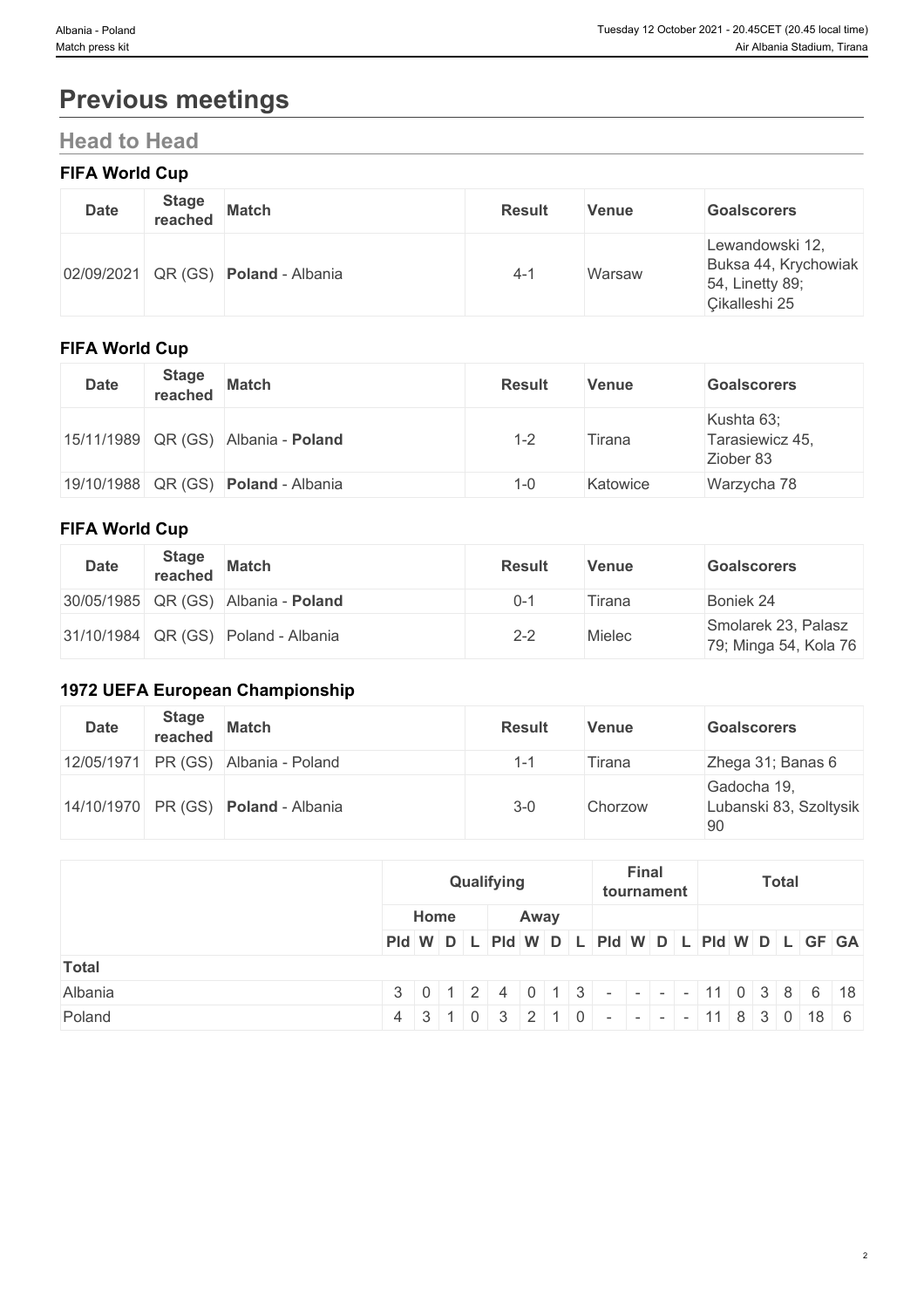3

# **Squad list**

### **Albania**

|                    |                      |               |     |                           |                          | <b>Current season Overall</b> |                |                |                |                    |              |
|--------------------|----------------------|---------------|-----|---------------------------|--------------------------|-------------------------------|----------------|----------------|----------------|--------------------|--------------|
|                    |                      |               |     |                           |                          | Qual.                         |                | <b>FT</b>      |                | Team               |              |
| No. Player         |                      | <b>DoB</b>    | Age | Club                      |                          | D Pld Gls Pld Gls Pld Gls     |                |                |                |                    |              |
| <b>Goalkeepers</b> |                      |               |     |                           |                          |                               |                |                |                |                    |              |
|                    | <b>Etrit Berisha</b> | 10/03/1989 32 |     | Torino                    |                          | 5                             | $\mathbf{0}$   | 0              | $\mathbf 0$    | 68                 |              |
|                    | 12 Gentian Selmani   | 09/03/1998 23 |     | Boluspor                  |                          | $\overline{0}$                | 0              | 0              | $\overline{0}$ | $\overline{2}$     | $\sim$       |
|                    | 23 Thomas Strakosha  | 19/03/1995 26 |     | Lazio                     | $\overline{\phantom{a}}$ | 2                             | 0              | $\overline{0}$ |                | $0 \mid 16$ -      |              |
| <b>Defenders</b>   |                      |               |     |                           |                          |                               |                |                |                |                    |              |
|                    | 4 Elseid Hysaj       | 02/02/1994 27 |     | Lazio                     |                          | 6                             |                | 0              | $\mathbf{0}$   | 61                 | 2            |
|                    | 5 Frédéric Veseli    | 20/11/1992 28 |     | Salernitana               |                          | 3                             | 0              | 0              | $\overline{0}$ | 36                 | $\sim$       |
|                    | 13 Enea Mihaj        | 05/07/1998 23 |     | <b>PAOK</b>               |                          | $\vert$ 1                     | $\mathbf 0$    | $\mathsf{O}$   | $\overline{0}$ | 6                  | $\sim$       |
|                    | 14 Kastriot Dermaku  | 15/01/1992 29 |     | Lecce                     |                          |                               | $\overline{0}$ | $\overline{0}$ |                | $0 \mid 11 \mid 1$ |              |
|                    | 15 Marash Kumbulla   | 08/02/2000 21 |     | Roma                      |                          | $5\phantom{.0}$               | $\mathbf 0$    | $\mathbf 0$    | $\overline{0}$ | $10 -$             |              |
|                    | 18 Ardian Ismajli    | 30/09/1996 25 |     | Empoli                    |                          | $\sqrt{5}$                    | $\overline{0}$ | $\overline{0}$ | $\overline{0}$ | $22 \quad 1$       |              |
| <b>Midfielders</b> |                      |               |     |                           |                          |                               |                |                |                |                    |              |
|                    | 3 Ermir Lenjani      | 05/08/1989 32 |     | Grasshoppers              | $\overline{\phantom{a}}$ | 3                             | $\overline{1}$ | 0              | 0              | $38 \mid 4$        |              |
|                    | 7 Keidi Bare         | 28/08/1997 24 |     | Espanyol                  |                          | 6                             | $\mathbf 0$    | 0              | $\mathbf 0$    | $18 \mid 2$        |              |
|                    | 8 Klaus Gjasula      | 14/12/1989 31 |     | Darmstadt                 |                          | 5                             | $\overline{0}$ | $\mathsf{O}$   |                | $0 \mid 14 \mid -$ |              |
|                    | 9 Enis Çokaj         | 23/02/1999 22 |     | Lokomotiva<br>Zagreb      |                          | $\mathbf{1}$                  | $\overline{0}$ | $\overline{0}$ | $\overline{0}$ | $1$ -              |              |
|                    | 11 Myrto Uzuni       | 31/05/1995 26 |     | Ferencváros               |                          | 7                             | 2              | 0              | $\mathbf{0}$   | $19 \mid 3$        |              |
|                    | 19 Ylber Ramadani    | 12/04/1996 25 |     | <b>MTK</b>                |                          | $\mathbf{3}$                  | $\mathbf 0$    | $\mathbf 0$    | $\overline{0}$ | $12 \mid 1$        |              |
|                    | 20 Lorenc Trashi     | 19/05/1992 29 |     | Qadsia                    |                          | $\overline{4}$                | $\mathbf 0$    | $\mathsf{O}$   | $\overline{0}$ | $13 \quad 1$       |              |
|                    | 21 Odise Roshi       | 22/05/1991 30 |     | Boluspor                  |                          | $\sqrt{5}$                    | $\overline{0}$ | $\overline{0}$ | $\overline{0}$ | 63 5               |              |
|                    | 22 Nedim Bajrami     | 28/02/1999 22 |     | Empoli                    |                          | 3                             | $\overline{0}$ | $\overline{0}$ | $\overline{0}$ | $3$ -              |              |
| <b>Forwards</b>    |                      |               |     |                           |                          |                               |                |                |                |                    |              |
|                    | 10 Rey Manaj         | 24/02/1997 24 |     | Spezia                    |                          | 6                             | 2              | 0              | $\mathbf 0$    | $27 \quad 6$       |              |
|                    | 17 Armando Broja     |               |     | 10/09/2001 20 Southampton |                          | 6                             | 3              | $\overline{0}$ | $\overline{0}$ | 9                  | $\mathbf{3}$ |
| Coach              |                      |               |     |                           |                          |                               |                |                |                |                    |              |
|                    | Edoardo Reja         | 10/10/1945 76 |     |                           |                          | $- 7$                         | $\overline{0}$ | $\overline{0}$ |                | $0 \ 24$ -         |              |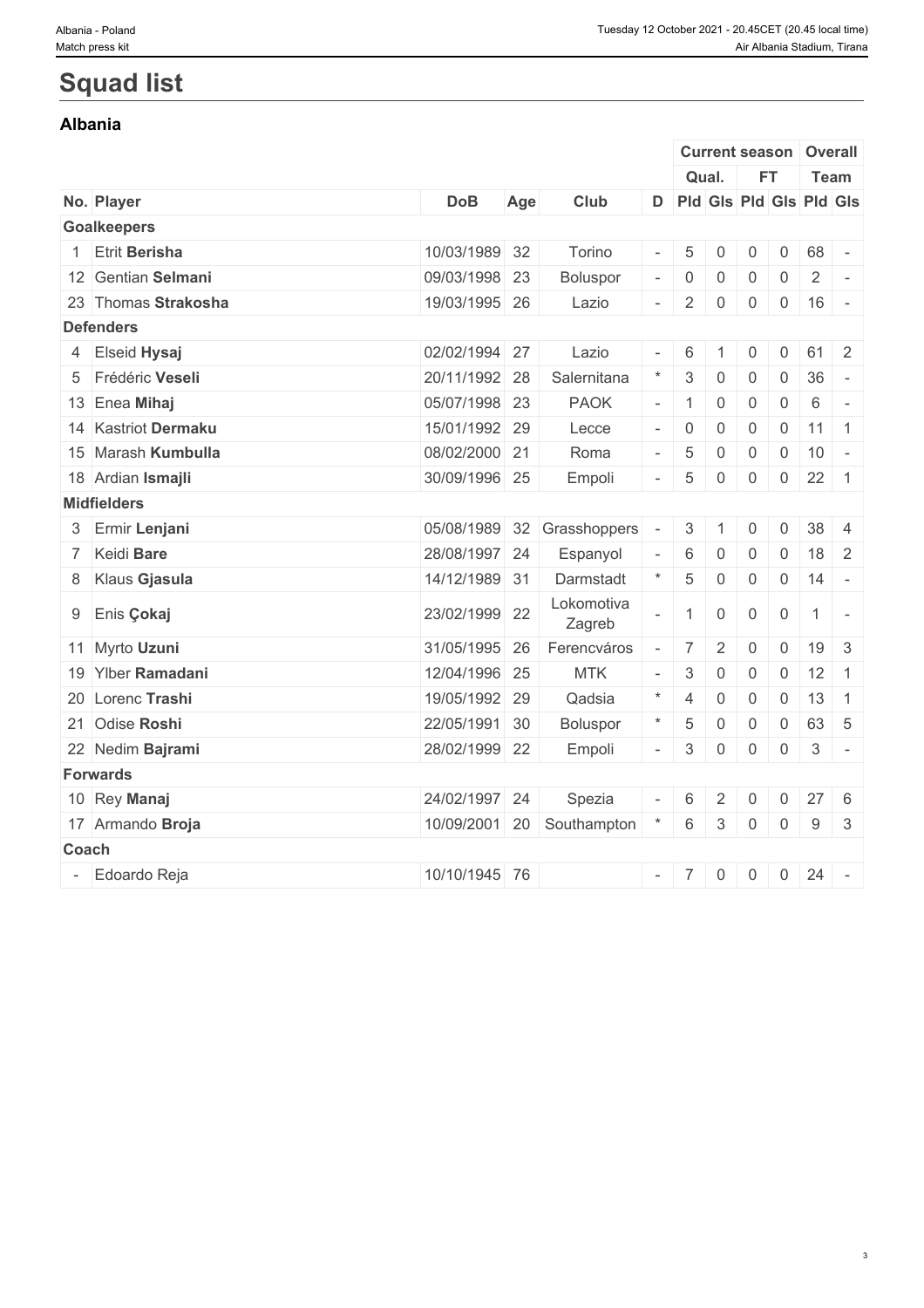#### **Poland**

|                          |               |     |                            |                          |                |                | <b>Current season</b>     |                | Overall            |                          |
|--------------------------|---------------|-----|----------------------------|--------------------------|----------------|----------------|---------------------------|----------------|--------------------|--------------------------|
|                          |               |     |                            |                          |                | Qual.          | <b>FT</b>                 |                | Team               |                          |
| No. Player               | <b>DoB</b>    | Age | Club                       |                          |                |                | D Pld Gis Pld Gis Pld Gis |                |                    |                          |
| <b>Goalkeepers</b>       |               |     |                            |                          |                |                |                           |                |                    |                          |
| Wojciech Szczęsny        | 18/04/1990 31 |     | Juventus                   |                          | 6              | $\Omega$       | 0                         | $\mathsf{O}$   | 59                 |                          |
| 12 Łukasz Skorupski      | 05/05/1991 30 |     | Bologna                    | $\overline{\phantom{a}}$ |                | $\overline{0}$ | $\mathbf 0$               | $\overline{0}$ | $5\phantom{.0}$    |                          |
| 22 Radosław Majecki      | 16/11/1999 21 |     | Monaco                     |                          | $-1$           | $\mathbf 0$    | $\overline{0}$            | $\overline{0}$ | $1$ -              |                          |
| <b>Defenders</b>         |               |     |                            |                          |                |                |                           |                |                    |                          |
| 2 Robert Gumny           | 04/06/1998 23 |     | Augsburg                   | $\overline{\phantom{a}}$ |                | $\overline{0}$ | 0                         | 0              | $\overline{2}$     |                          |
| 4 Tomasz Kędziora        | 11/06/1994    | 27  | Dynamo Kyiv                | $\overline{\phantom{a}}$ | $\overline{2}$ |                | $\overline{0}$            | 0              | 25                 | $\overline{1}$           |
| 5 Jan Bednarek           | 12/04/1996 25 |     | Southampton                |                          | 4              | $\overline{0}$ | $\mathbf 0$               | $\overline{0}$ | 35                 | $\overline{1}$           |
| 6 Michał Helik           | 09/09/1995 26 |     | <b>Barnsley</b>            |                          | 5              | $\Omega$       | $\mathbf{0}$              | $\overline{0}$ | 6                  | $\overline{\phantom{a}}$ |
| 15 Kamil Glik            | 03/02/1988 33 |     | Benevento                  |                          | 5              | $\Omega$       | $\mathbf 0$               | $\mathbf{0}$   | 88                 | - 6                      |
| 18 Bartosz Bereszyński   | 12/07/1992 29 |     | Sampdoria                  |                          | 5              | $\overline{0}$ | $\mathbf 0$               | $\overline{0}$ | 37                 | $\sim$                   |
| 21 Tymoteusz Puchacz     |               |     | 23/01/1999 22 Union Berlin | $\star$                  | 3              | $\overline{0}$ | $\overline{0}$            | $\overline{0}$ | 8                  | $\overline{\phantom{a}}$ |
| <b>Midfielders</b>       |               |     |                            |                          |                |                |                           |                |                    |                          |
| 3 Pawel Dawidowicz       | 20/05/1995 26 |     | Verona                     | $\overline{\phantom{a}}$ | 3              | $\Omega$       | $\mathbf{0}$              | $\mathbf 0$    | 6                  | $\overline{\phantom{a}}$ |
| 7 Kamil Jóźwiak          | 22/04/1998 23 |     | Derby                      |                          | -5             |                | 0                         | 0              | 19                 | $\overline{2}$           |
| 10 Grzegorz Krychowiak   | 29/01/1990 31 |     | Krasnodar                  |                          | 5              |                | $\mathbf 0$               | $\overline{0}$ | 84                 | $5\overline{5}$          |
| 13 Przemysław Płacheta   | 23/03/1998 23 |     | Norwich                    |                          | 2              | $\overline{0}$ | $\mathbf 0$               | $\overline{0}$ | 6                  | $\overline{\phantom{a}}$ |
| 14 Mateusz Klich         | 13/06/1990 31 |     | Leeds                      |                          |                | $\Omega$       | $\mathbf 0$               | $\mathsf{O}$   | 35                 | $\overline{2}$           |
| 16 Jakub Moder           | 07/04/1999 22 |     | <b>Brighton</b>            |                          | 6              |                | $\mathbf 0$               | $\mathsf{O}$   | 16                 | $\overline{1}$           |
| 17 Kacper Kozłowski      | 16/10/2003 17 |     | Pogoń                      | $\overline{\phantom{a}}$ | 2              | $\overline{0}$ | $\mathbf 0$               | $\mathbf{0}$   | 6                  | $\sim$                   |
| 19 Przemysław Frankowski | 12/04/1995 26 |     | Lens                       |                          | $\overline{4}$ | 0              | $\overline{0}$            | $\overline{0}$ | 19                 | $\overline{1}$           |
| 20 Piotr Zieliński       | 20/05/1994 27 |     | Napoli                     |                          | 3              | 0              | $\mathbf 0$               | $\overline{0}$ | 63 7               |                          |
| <b>Forwards</b>          |               |     |                            |                          |                |                |                           |                |                    |                          |
| 8 Adam Buksa             | 12/07/1996 25 |     | New England<br>Revolution  |                          | $\overline{4}$ | 5              | $\mathbf 0$               | $\mathbf{0}$   | 4                  | 5                        |
| 9 Robert Lewandowski     | 21/08/1988 33 |     | <b>Bayern</b>              |                          | 6              | 6              | $\overline{0}$            |                | $0$ 126 72         |                          |
| 11 Karol Świderski       | 23/01/1997 24 |     | <b>PAOK</b>                |                          | 6              | 3              | $\overline{0}$            |                | $0 \mid 11 \mid 4$ |                          |
| 23 Krzysztof Piątek      | 01/07/1995 26 |     | Hertha                     |                          | $-4$           | $\overline{2}$ | $\overline{0}$            |                | $0$ 19 8           |                          |
|                          |               |     |                            |                          |                |                |                           |                |                    |                          |
| Coach                    |               |     |                            |                          |                |                |                           |                |                    |                          |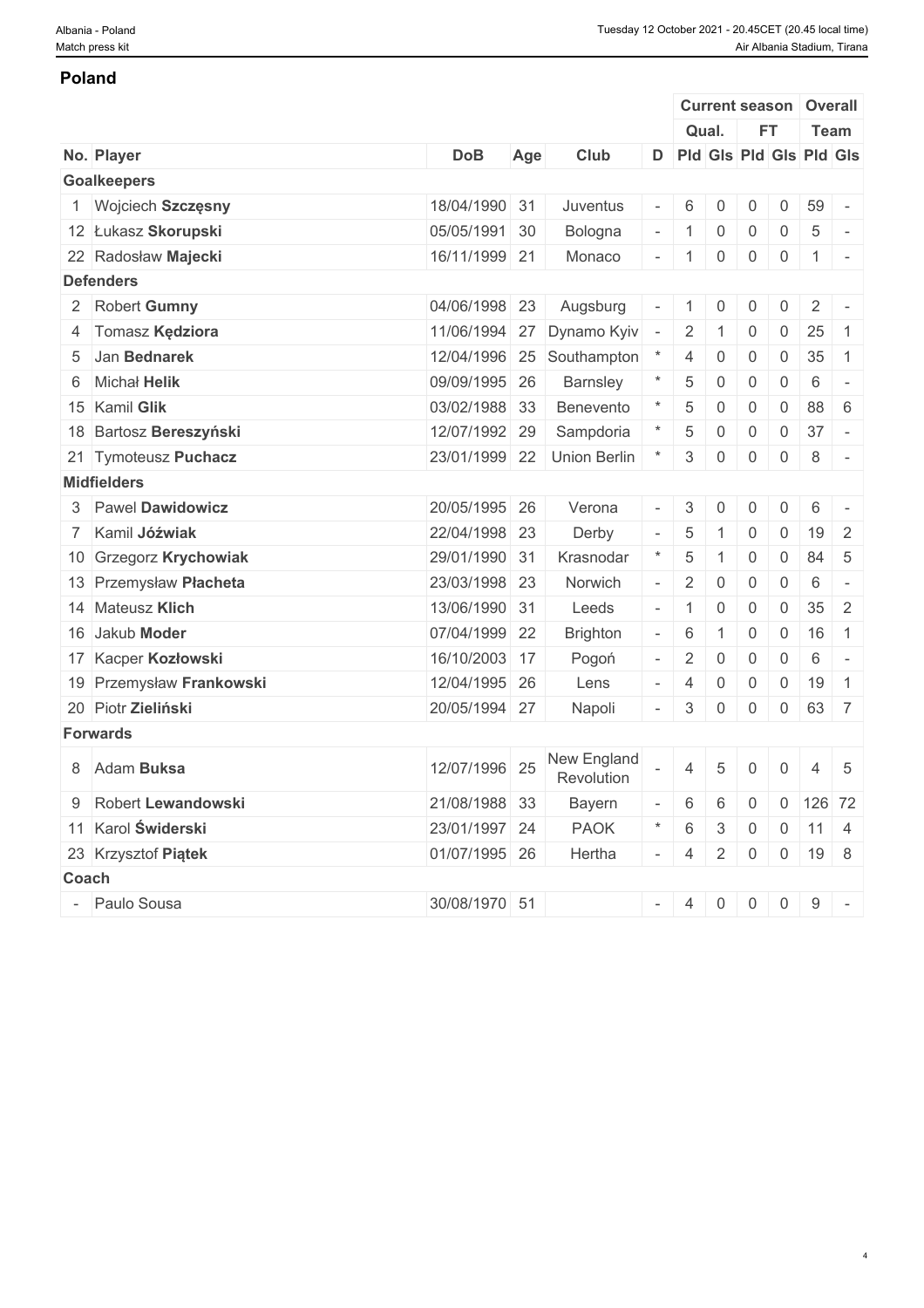5

# **Match officials**

| Nicolas Danos (FRA), Cyril Gringore (FRA)<br><b>Assistant referees</b><br>Jérôme Brisard (FRA)<br><b>Video Assistant Referee</b> |
|----------------------------------------------------------------------------------------------------------------------------------|
|                                                                                                                                  |
|                                                                                                                                  |
| <b>Assistant Video Assistant Referee</b><br>Amaury Delerue (FRA)                                                                 |
| <b>Fourth official</b><br>Ruddy Buquet (FRA)                                                                                     |
| Fernand Meese (BEL)<br><b>UEFA Delegate</b>                                                                                      |
| <b>UEFA Referee observer</b><br>Michael Koukoulakis (GRE)                                                                        |

# **Referee**

| Name                   | of birth<br>Jate | <b>UEFA</b><br>matches ، |
|------------------------|------------------|--------------------------|
| Clément T<br>nt Turpin | 16/05/1982       | 98                       |

# **FIFA Wold Cup matches involving teams from the two countries involved in this match**

No such matches refereed

# **Other matches involving teams from either of the two countries involved in this match**

| <b>Date</b> | <b>Competition</b> | <b>Stage</b><br>reached | <b>Home Away</b>                         | <b>Result</b> | Venue         |
|-------------|--------------------|-------------------------|------------------------------------------|---------------|---------------|
| 18/07/2012  | UCL                | 2QR                     | FK Budućnost Podgorica WKS Śląsk Wrocław | $0 - 2$       | Podgorica     |
| 15/11/2020  | UNL                | GS-FT                   | Italy Poland                             | $2 - 0$       | Reggio Emilia |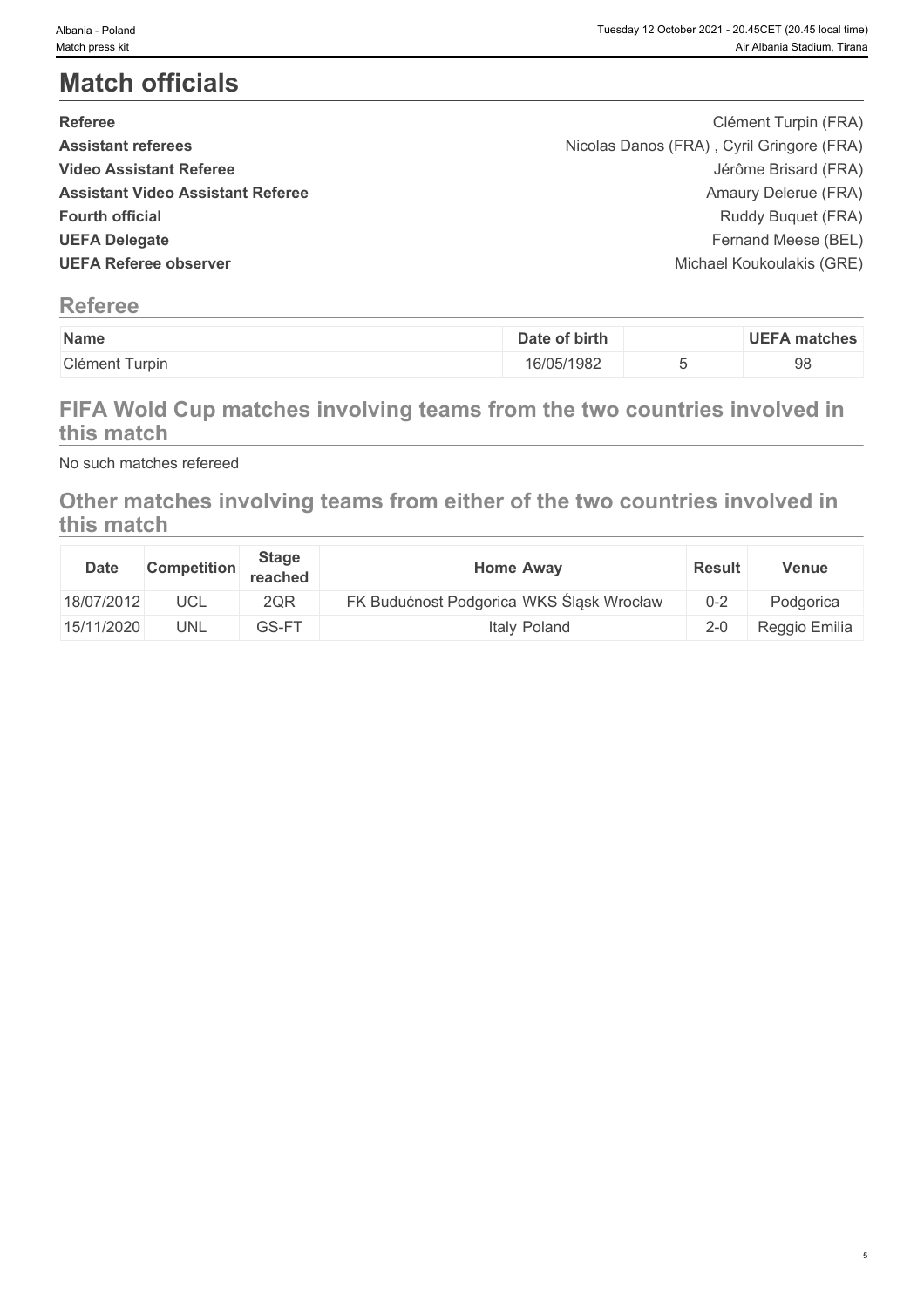# **Match-by-match lineups**

# **Albania**

### **FIFA World Cup - Qualifying round**

#### **Group I**

| Team       |                             |                |  | Pid W D L GF GA Pts              |  |
|------------|-----------------------------|----------------|--|----------------------------------|--|
| England    | $7 \t6 \t1$                 |                |  | $\frac{1}{10}$   0   23   2   19 |  |
| Albania    |                             |                |  | 7 5 0 2 11 6 15                  |  |
| Poland     | $7 \quad 4 \quad 2 \quad 1$ |                |  | $24 \quad 8 \quad 14$            |  |
| Hungary    | $\sim$ 3                    |                |  | 3   12   11   10                 |  |
| Andorra    | $\sim$ $\sim$ $\sim$        | $\overline{0}$ |  | 6 4 19 3                         |  |
| San Marino |                             |                |  | 290                              |  |

#### **Matchday 1** (25/03/2021)

**Andorra 0-1 Albania**

**Goals:** 0-1 Lenjani 41

**Albania:** Berisha, Lenjani (81 Roshi), Hysaj, Djimsiti, Bare, Gjasula, Memushaj (62 Laci), Manaj (62 Uzuni), Kumbulla, Çikalleshi (81 Broja), Ismajli

#### **Matchday 2** (28/03/2021)

**Albania 0-2 England**

**Goals:** 0-1 Kane 38, 0-2 Mount 63 **Albania:** Berisha, Memolla (59 Gjasula), Hysaj, Veseli, Djimsiti, Bare (71 Memushaj), Uzuni, Laci (89 Ramadani), Çikalleshi (59 Manaj), Broja (59 Lenjani), Ismajli

#### **Matchday 3** (31/03/2021)

**San Marino 0-2 Albania Goals:** 0-1 Manaj 63, 0-2 Uzuni 85 **Albania:** Strakosha, Lenjani (87 Mitaj), Hysaj, Veseli, Djimsiti, Bare, Manaj (87 Çikalleshi), Arlind Ajeti, Laci (46 Uzuni), Broja (46 Roshi), Ramadani

#### **Matchday 4** (02/09/2021)

**Poland 4-1 Albania Goals:** 1-0 Lewandowski 12, 1-1 Çikalleshi 25, 2-1 Buksa 44, 3-1 Krychowiak 54, 4-1 Linetty 89 **Albania:** Berisha, Hysaj, Djimsiti, Bare, Gjasula, Manaj (67 Balaj), Kumbulla, Çikalleshi (83 Uzuni), Ismajli, Trashi (67 Roshi), Abrashi (74 Çekiçi)

#### **Matchday 5** (05/09/2021)

**Albania 1-0 Hungary Goals:** 1-0 Broja 87 **Albania:** Berisha, Doka (78 Hoxhallari), Djimsiti, Gjasula, Bajrami (63 Laci), Uzuni, Kumbulla, Ismajli, Balaj (78 Broja), Trashi (46 Roshi), Abrashi (69 Çekiçi)

#### **Matchday 6** (08/09/2021)

**Albania 5-0 San Marino**

**Goals:** 1-0 Manaj 32, 2-0 Laci 58, 3-0 Broja 61, 4-0 Hysaj 68, 5-0 Uzuni 80 **Albania:** Strakosha, Hysaj (81 Doka), Djimsiti, Bare, Bajrami (46 Broja), Manaj, Uzuni (81 Çokaj), Mihaj, Laci (71 Ramadani), Kumbulla, Trashi (46 Roshi)

#### **Matchday 7** (09/10/2021)

**Hungary 0-1 Albania Goals:** 0-1 Broja 80 **Albania:** Berisha, Hysaj, Djimsiti (30 Veseli), Bare, Gjasula, Çekiçi (46 Bajrami), Uzuni (66 Broja), Kumbulla, Çikalleshi (66 Manaj), Ismajli, Trashi (85 Iván Balliu)

#### **Matchday 8** (12/10/2021)

Albania-Poland

**Matchday 9** (12/11/2021)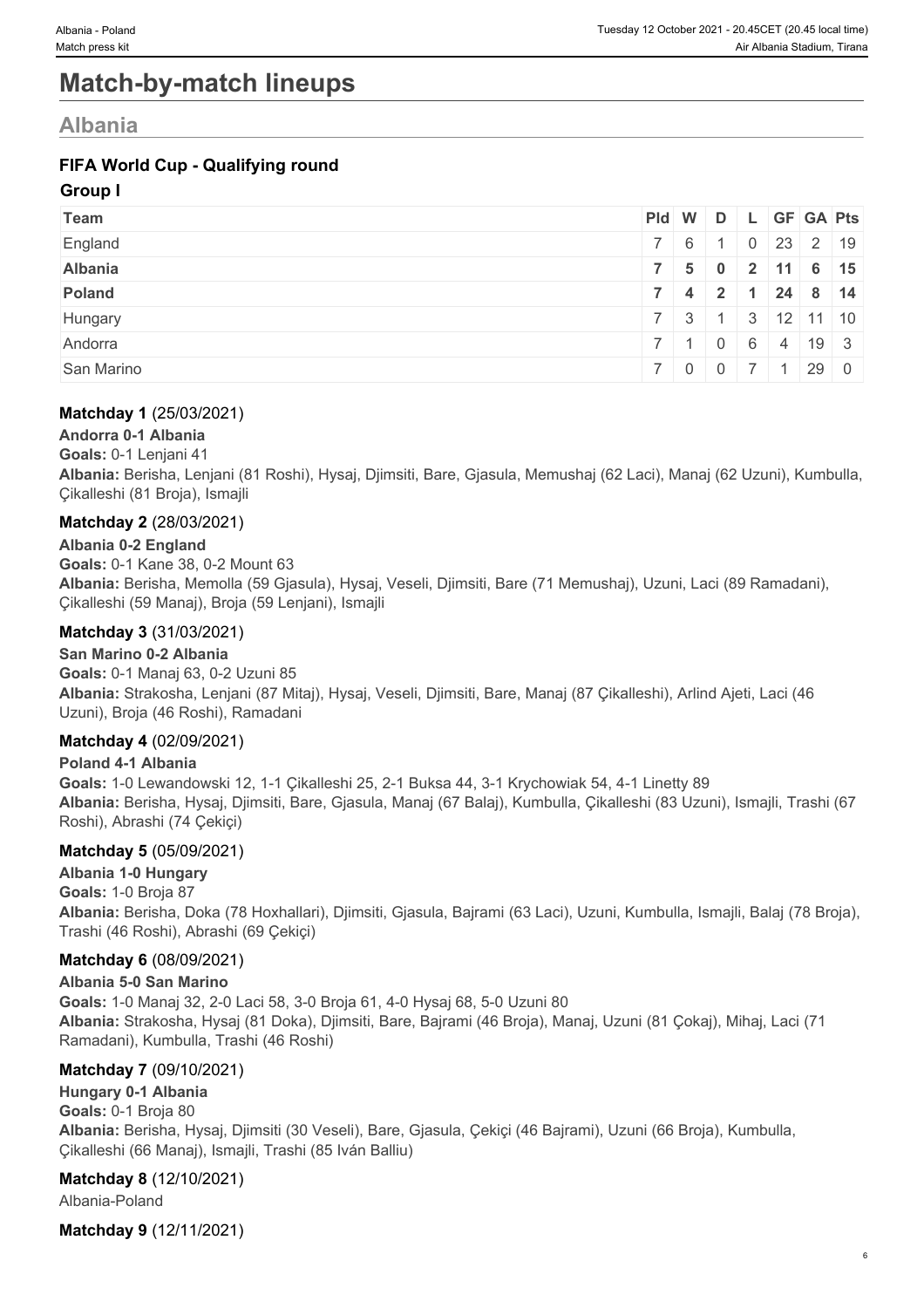England-Albania

**Matchday 10** (15/11/2021)

Albania-Andorra

#### **Poland**

#### **FIFA World Cup - Qualifying round**

#### **Matchday 1** (25/03/2021)

#### **Hungary 3-3 Poland**

**Goals:** 1-0 Sallai 6, 2-0 Ad. Szalai 53, 2-1 K. Piątek 60, 2-2 Jóźwiak 61, 3-2 Orbán 78, 3-3 Lewandowski 83 **Poland:** Szczęsny, Reca (79 Rybus), Bednarek, Milik (84 Grosicki), Helik (58 Glik), Lewandowski, Krychowiak, Moder (59 K. Piątek), Bereszyński, Szymański (59 Jóźwiak), Zieliński

#### **Matchday 2** (28/03/2021)

#### **Poland 3-0 Andorra**

**Goals:** 1-0 Lewandowski 30, 2-0 Lewandowski 55, 3-0 Świderski 88 **Poland:** Szczęsny, Piątkowski, Milik (60 Płacheta), Lewandowski (63 Świderski), Krychowiak, Rybus (60 Grosicki), Glik, Bereszyński (60 Dawidowicz), Zieliński (73 Kozłowski), Jóźwiak, K. Piątek

#### **Matchday 3** (31/03/2021)

#### **England 2-1 Poland**

**Goals:** 1-0 Kane 19 (P) , 1-1 Moder 58, 2-1 Maguire 85 **Poland:** Szczęsny, Bednarek, Świderski (46 Milik), Krychowiak, Rybus (86 Reca), Helik (54 Jóźwiak), Glik, Moder, Bereszyński, Zieliński (86 Grosicki), K. Piątek (76 Augustyniak)

#### **Matchday 4** (02/09/2021)

#### **Poland 4-1 Albania**

**Goals:** 1-0 Lewandowski 12, 1-1 Çikalleshi 25, 2-1 Buksa 44, 3-1 Krychowiak 54, 4-1 Linetty 89 **Poland:** Szczęsny, Bednarek, Jóźwiak, Lewandowski, Krychowiak, Rybus (81 Puchacz), Buksa (81 Świderski), Glik, Moder, Bereszyński (32 Dawidowicz), Frankowski (61 Linetty)

#### **Matchday 5** (05/09/2021)

#### **San Marino 1-7 Poland**

**Goals:** 0-1 Lewandowski 4, 0-2 Świderski 16, 0-3 Lewandowski 21, 0-4 Linetty 44, 1-4 Nanni 48, 1-5 Buksa 67, 1-6 Buksa 90+2, 1-7 Buksa 90+4

**Poland:** Szczęsny (46 Skorupski), Piątkowski, Kędziora, Helik, Linetty (79 Frankowski), Lewandowski (46 Buksa), Świderski, Moder (46 Slisz), Szymański, Kamiński, Puchacz (66 Zalewski)

#### **Matchday 6** (08/09/2021)

#### **Poland 1-1 England**

**Goals:** 0-1 Kane 72, 1-1 Szymański 90+2 **Poland:** Szczęsny, Dawidowicz, Bednarek, Jóźwiak (80 Frankowski), Linetty, Lewandowski, Krychowiak (68 Szymański), Buksa (63 Świderski), Glik (80 Helik), Moder, Puchacz (80 Rybus)

#### **Matchday 7** (09/10/2021)

#### **Poland 5-0 San Marino**

**Goals:** 1-0 Świderski 10, 2-0 Brolli 20 (og) , 3-0 Kędziora 50, 4-0 Buksa 84, 5-0 K. Piątek 90+1 **Poland:** Fabiański (57 Majecki), Gumny, Kędziora, Helik, Linetty, Lewandowski (66 Moder), Świderski (72 Buksa), Płacheta, Klich (46 K. Piątek), Kozłowski, Frankowski (65 Bereszyński)

#### **Matchday 8** (12/10/2021)

Albania-Poland

**Matchday 9** (12/11/2021)

Andorra-Poland

**Matchday 10** (15/11/2021)

Poland-Hungary

7